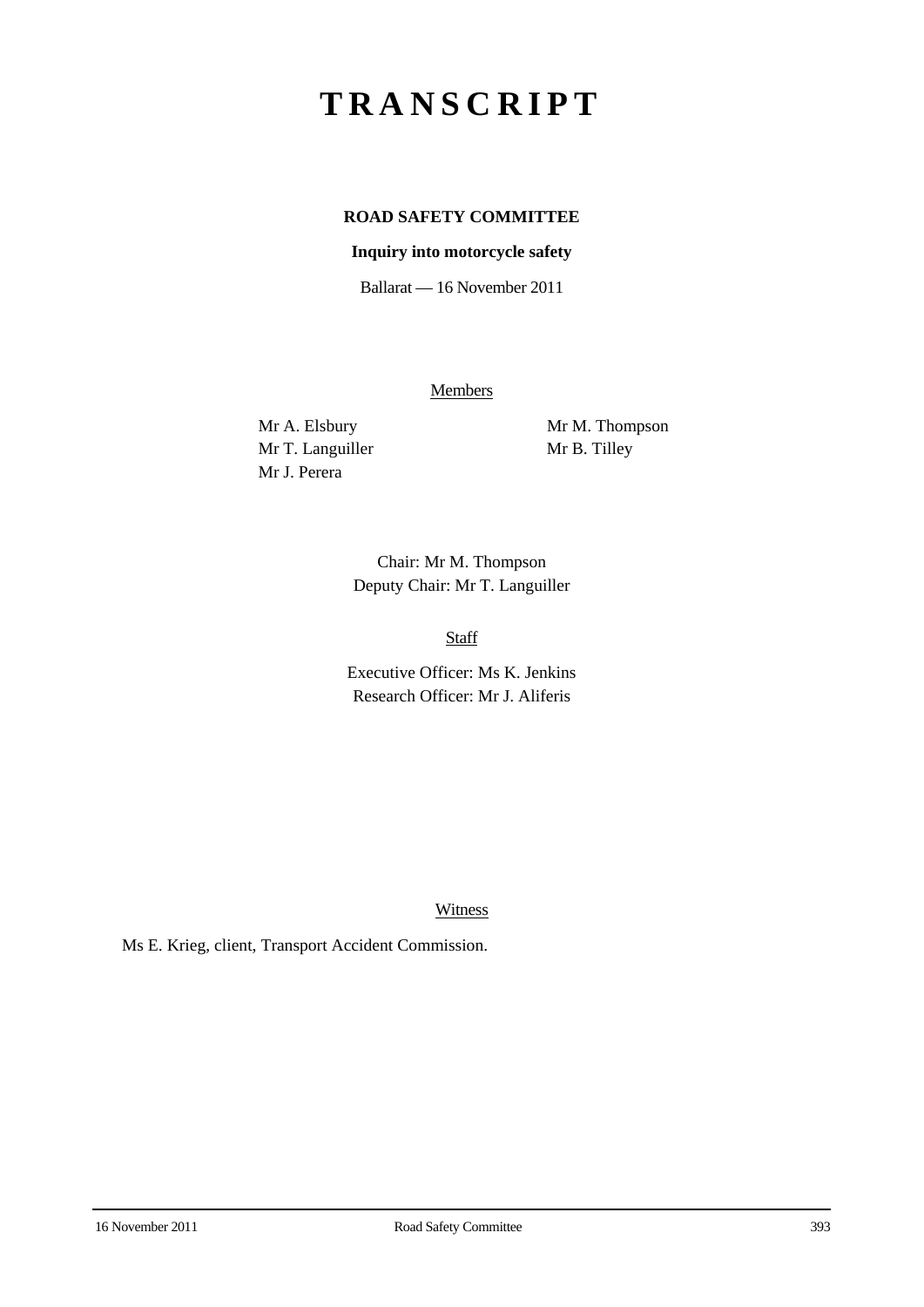**The CHAIR** — Thank you very much for joining our committee today. We are conducting a review of motorcycle safety covering a multitude of issues. We are keen to gain evidence from statutory bodies as well as road users across Victoria to gain a firsthand knowledge of their observations, insights and recommendations. Your comments today have the benefit of parliamentary privilege. I do not expect that to be required. We are also able to take evidence in camera. What I suggest as a happy way forward would be if you could speak at large to any thoughts that you might wish to relate to us as a committee and then we have a series of questions that we can put to you, or it can be an interactive dialogue. Is that a comfortable way to proceed?

**Ms KRIEG** — That is absolutely fine.

**The CHAIR** — You have met some of the members of the Ulysses motorcycle club.

**Ms KRIEG** — I am actually a member as well.

**The CHAIR** — Other members are in the corner over there. So if would you like to open the batting and make some general remarks. You are aware of our terms of reference, I take it?

**Ms KRIEG** — Yes. I was originally invited here because I wrote an article for *Your Voice*, which is a newsletter produced by TAC. My biggest message in the article was basically describing my experience as a motorcycle accident statistic, I guess you could call me. One of the strongest themes throughout my article was wearing the gear. I do not think there is enough emphasis actually placed on people wearing the right gear when you are riding. When I had my accident, I did not have any skin injuries. Nothing is going to prevent a broken bone when you have an accident; a motorcycle rider is far more vulnerable than a car driver.

**The CHAIR** — Perhaps you could take us through the circumstances of your accident. I appreciate that it is written in a document, but we have Hansard here.

**Ms KRIEG** — Absolutely. I was travelling on the Monash Freeway city-bound. I hit an area of 80 kilometres an hour because they were doing roadworks. I checked my speed at 80. I was in the lane; I was not lane splitting. I was being a responsible rider. I was in the right-hand lane. The last thing I remember is a car in the centre lane with his indicator on, and that is the last memory I have. The next memory I have is waking up by the side of the road looking up at the sky, wondering why I could see the sky. I was sure I was on my bike. Then I have the next memory, which is I am inside something and somebody is telling me to suck on a stick, which I thought was actually quite a bizarre thing to say. The third memory I have is somebody offering to cut my clothes off, and I do not generally get those kinds of offers. So by that stage I figured, 'Okay, I think something fairly serious has happened here', and it was at that point that I realised that yes, I had come off the bike, and had a memory that it was in fact a red car that hit me. He just did not see me. It would have taken a split second for him to check and he would have seen me, but he relied only on his mirrors and because I was just in his blind spot, that is where he has taken me out. It is fortunate I was in the right-hand lane, because had I been in the centre lane and been hit, I would have been pushed into the traffic in the right lane. So if I was going to have an accident, it was a perfect accident to have. Do you want to know the damage?

#### **The CHAIR** — Yes, please.

**Ms KRIEG** — My left leg was crushed between the bike and the car, so a broken and dislocated big toe, broken heel bone and broken talus joint, which is the joint inside the ankle. My ankle was crushed. I had a tibial plateau fracture which pushed my kneecap out, eight broken ribs — five at the back and three at the front and I had a flailed rib section, so the three ribs broken at the front were also broken at the back; and a closed head injury, because I was unconscious at the scene. From that I also had — I cannot remember the name of it — positional vertigo, so every time you lie down, your head starts spinning, and that is because things in the inner ear have been pushed out of place and it is all very uncomfortable. I was in a wheelchair for three months because of the injury to the knee. It took me probably another two months to get out of the wheelchair after that. I was in rehab for five weeks. I had at home my son who was 25, but he is mildly intellectually impaired, so it really affected him quite badly. He was sort of left alone at home, but managed quite well under the circumstances. I had good friends who made my house wheelchair friendly, which was really nice. TAC supported me beautifully. I had home support. I had physio support. All through my accident process they were there and very, very helpful. The rehab was great, and the doctors. People complain bitterly about our hospital system, but it works; when you need it, it is there.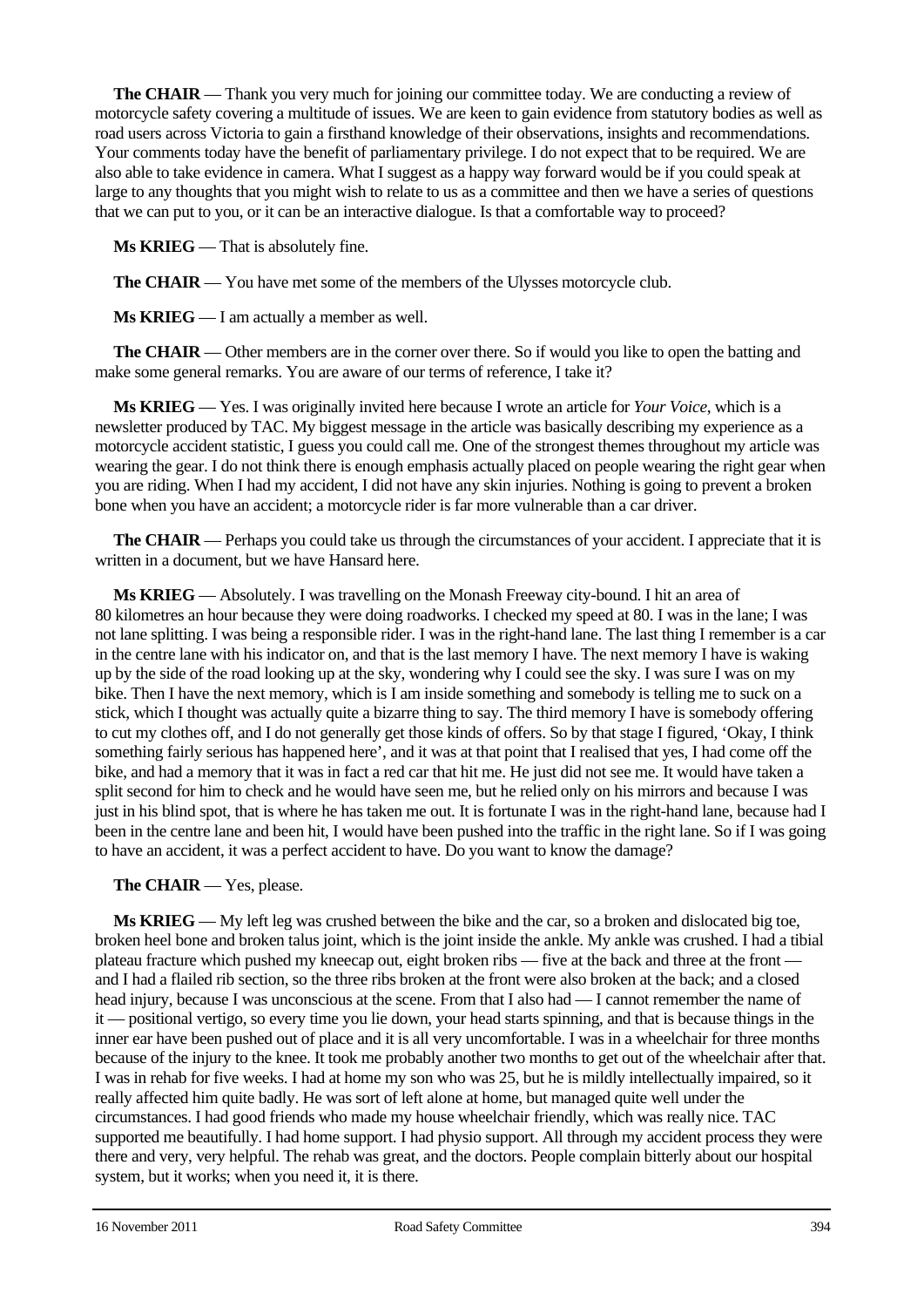The repercussions have been continuing and ongoing. I am still having physio after four years. I am still having a lot of pain after four years. I have got about, according to TAC, a 24 per cent permanent disability in my left lower limb, but I still ride. I guess you could call motorcycle riding a kind of insanity. I am far more aware now of where I position myself in traffic. When I am riding, if there is a car next to me, I will either make sure I am right behind it or I speed up and they see me in their window. This is not something that is taught when you go through your licence or your learning. They do not tell you about positioning in traffic. It is something you do learn with experience, but I would rather not have learnt it this way.

You hear a lot about the statistics of people dying on the roads. I do not know if they gather statistics about motorcycle injuries on the road. I think that would probably be a really interesting statistic to look at. Like I said, the 2-second or the 1-second head check would have saved me. Again, that is something drivers probably do for the most part, but the one time they do not is when somebody's life is going to change forever. The gear saved me from a lot of grief. Apart from the broken bones, the only bleeding I had was on my elbow, and I do not know how I got that. I still have the leather jacket. You can see where I have skidded along the road. The helmet has bounced on the road three times; you can see three quite distinct impact points. Unfortunately my jeans were cut, but the gear saved me from a lot of grief. Someone told me that the only way they can fix a de-gloving injury is with a wire brush. Ouch! Yes, I am not going there. So that is my story.

**The CHAIR** — Fixing a de-gloving injury with a wire brush, is that to get the bitumen and road dirt out?

**Ms KRIEG** — Yes, and I imagine they have to leave the wound open to make sure there is nothing in it.

**Mr LANGUILLER** — What hospital did you go to?

**Ms KRIEG** — The Alfred hospital.

**Mr LANGUILLER** — You were lucky you were on that side and went to the Alfred.

**Ms KRIEG** — Yes, I have been to the Dandenong Hospital. That place should be burnt down. Seriously, I would never go back there. I have told them I would rather die than go back to the Dandenong Hospital. But no, the Alfred hospital were very, very good, very supportive. The staff were just on the ball. I mean I do not remember much of those first few days. I had the machine where you just press the button for more morphine; that was nice. I found very quickly that normal bodily functions hurt a great deal when you have got broken ribs. You know, coughing, sneezing and breathing hurt. But the Alfred were very, very good. Even for the post-care, I went to their trauma clinic. Their orthopaedic surgeons — I was with Mr Elton Edwards, and he was very good, very thorough. I have been fortunate enough to have him each time I have needed some assistance.

**The CHAIR** — You mentioned Monash Freeway and Dandenong Hospital. We are currently sitting in Ballarat, so do you live in Ballarat?

**Ms KRIEG** — I live in Ballarat now. At the time of my accident I lived in Melbourne.

**Mr LANGUILLER** — Can you continue your journey following the accident. What happened? Did the driver stop?

**Ms KRIEG** — From what I understand, yes, the driver did stop. One of the memories I have is lying by the road. In the only visual memory I have from the accident, I think somebody is leaning over me, but in the distance there is somebody. I am sure he was on his mobile phone and holding his head like that. I am pretty sure that was actually the driver.

**Mr LANGUILLER** — Has there been any litigation, any legal action?

**Ms KRIEG** — I understand he was charged and he did not dispute the charge; I think it might have been unsafe lane changing, or something. I do not know. Privacy prevents me from knowing that information, but I do understand that he was charged and did not dispute the charge.

**Mr LANGUILLER** — You have not taken legal action against him?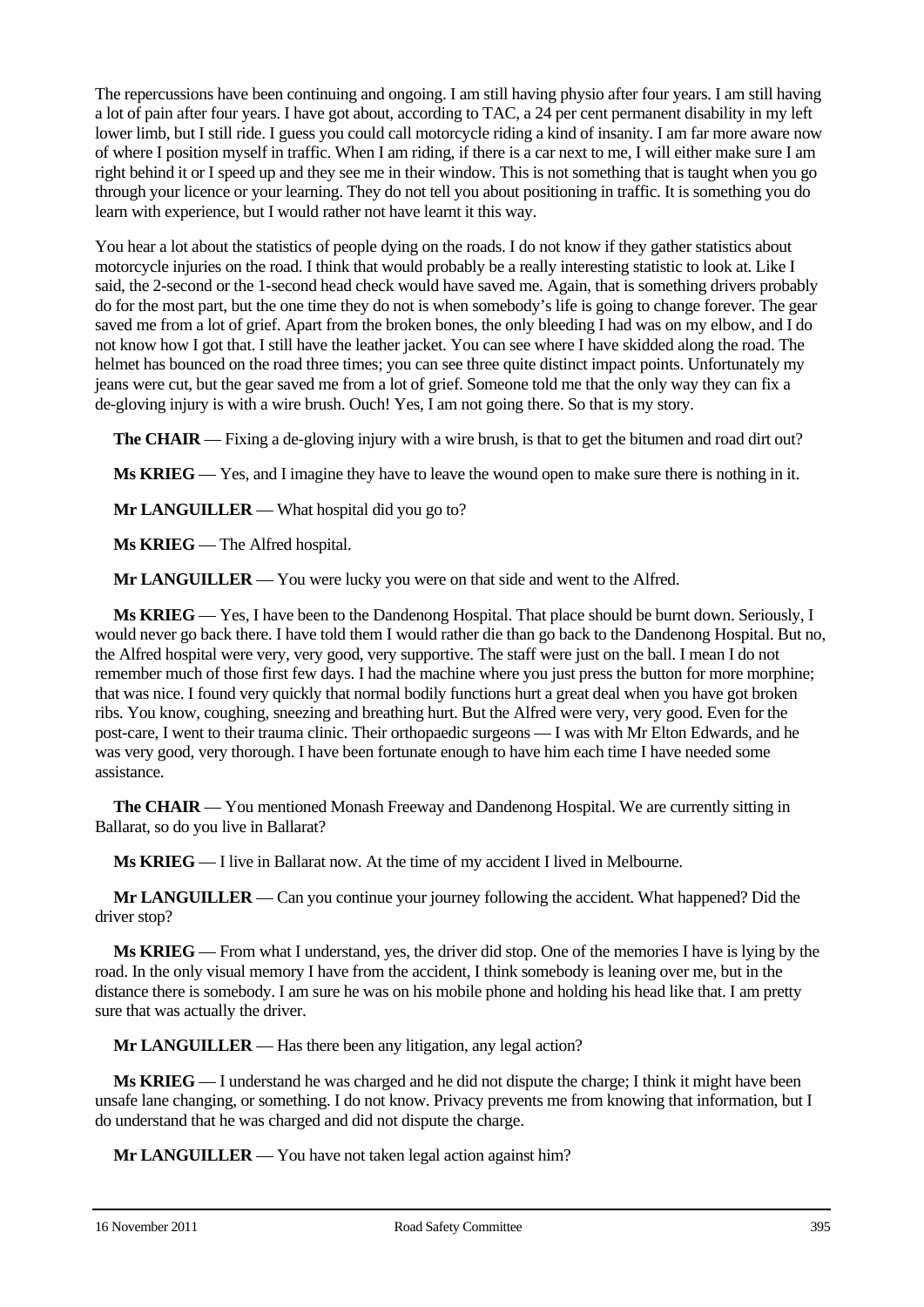**Ms KRIEG** — Not against him, no. I did sue the TAC for injuries, but under common law in Victoria you are not allowed actually to sue people any more, as far as I am aware, are you?

**Mr LANGUILLER** — I am not a lawyer.

**Ms KRIEG** — I would not anyway, but I understood that the last Liberal Premier removed common-law rights for people to be able to sue individuals. I do not know, I could be wrong; but I went through the TAC.

**Mr LANGUILLER** — I am not sure about that.

**The CHAIR** — There is a table of maims, and I think there is an issue relating to the 30 per cent degree of incapacity. That is my hypothesis as to where the law stands.

**Ms KRIEG** — I know it is 10 per cent with TAC. There needs to be a 10 per cent permanent disability with TAC lawsuits.

**Mr LANGUILLER** — There are common-law rights in other jurisdictions.

**Ms KRIEG** — Okay, I was not sure about that.

**Mr LANGUILLER** — I am not 100 per cent sure. I think the Chair indicated along those lines.

**Ms KRIEG** — I could if I wanted to.

**Mr LANGUILLER** — You could potentially do pain and suffering, and all of that.

**Ms KRIEG** — Yes.

**Mr LANGUILLER** — I am interested in the legal aspects of it, just to see what actually arises from that experience and what lessons can be drawn from there. You seem to indicate that the other driver admitted liability, so presumably he or she took responsibility for that.

**Ms KRIEG** — It was a gentleman.

**Mr LANGUILLER** — He was on the phone as I understand.

**Ms KRIEG** — He did stop. Yes. I am pretty sure it was him calling.

**Mr LANGUILLER** — He did stop. You have read the police report?

**Ms KRIEG** — I did end up getting the police report, but at the time — I did not actually read it. I did have some comprehension difficulties with reading for quite a while, and I never took it up again after that.

**Mr LANGUILLER** — Thank you for sharing your story with us. The reason I am asking relates to understanding how these crashes happen, and, for example, given your explanation of that, you were presumably sitting in that blind spot.

**Ms KRIEG** — That one little spot.

**Mr LANGUILLER** — You know, and the driver did not look, so, as I understand it, largely it would be his responsibility to keep an eye out, and that does not always happen. But there are important lessons that can be drawn from understanding the totality of the incident and the injury, and luckily you can tell the story. That is the reason we asked you here, because we think that important lessons can be drawn from this, including what follows in terms of litigation and legal action.

**Ms KRIEG** — I did end up contacting Slater and Gordon and at the time was advised that you sue TAC directly, provided that you have a minimum 10 per cent permanent disability. The process for that is they need to wait until you are medically stable before they can assess whether or not you have got a permanent disability. Then it is multiple doctors' appointments, multiple prods in X-rays and probes and just you know. I went to a psychiatrist, so I can state quite clearly that I am not psychotic. I have that in writing.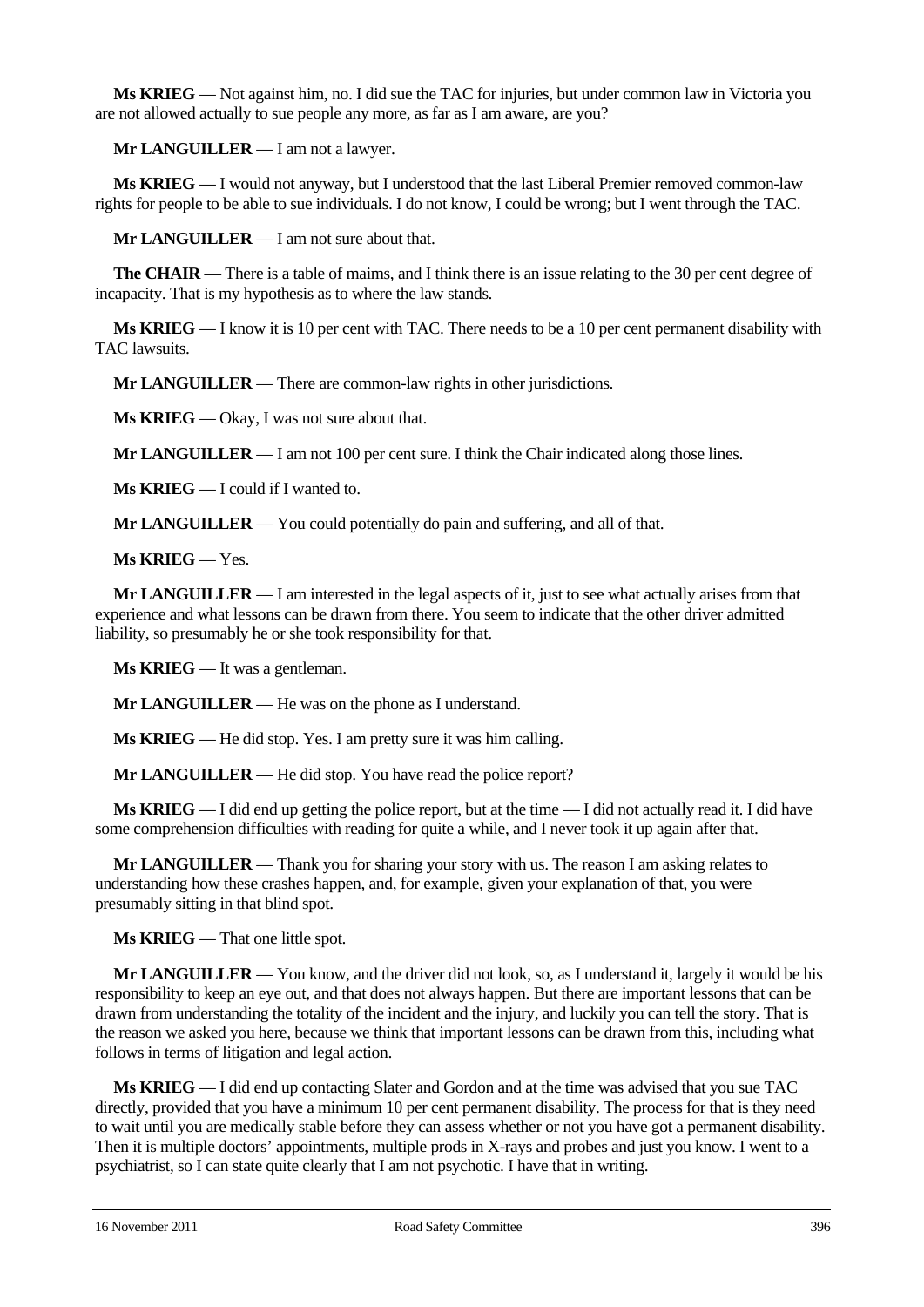**Mr LANGUILLER** — We are members of Parliament, so we do understand.

**Ms KRIEG** — That does not count.

**Mr LANGUILLER** — Those remarks are often made at us, so we know.

**Ms KRIEG** — I also went to orthopaedic surgeons obviously. I went to chiropractors. I went where they sent me, sort of thing. A plastic surgeon, all sorts of places. My doctors were saying I had 34 per cent permanent disability, and TAC disagreed with that. They decided 24 per cent.

**Mr LANGUILLER** — How has that impacted on your work and your capacity to generate income or earnings?

**Ms KRIEG** — I am very fortunate in the job that I have. I work for IBM, and IBM have been so supportive. Again, I have been very, very lucky. I do project management work and so as long as I have a chair, a computer and an internet connection, I am able to work wherever I want. I work with a number of different customers, a couple of government ones, and it has made it a little bit more difficult to get to meetings in terms of public transport and not killing myself on trams. It has not actually prevented me from working. Getting back was a bit slow. With the closed head injury, as I said, I did have a comprehension and concentration issue for quite some time. It took me a while to get that back, and I am actually convinced I still have problems, but it is more intermittent. But yes, I am very lucky with the work that I do. Had my job been more physical, I would have been quite stuffed.

**Mr LANGUILLER** — Thank you for your submission to the committee. You talked about the importance of wearing protective gear. Two things: what would you do to encourage that to be the case amongst the riders or in terms of more awareness of the importance of wearing protective gear? And would you make it mandatory?

**Ms KRIEG** — I think ultimately as adults we need to make choices in life. It would be nice to think that people would make the correct choices. We do not always do that. To make something mandatory is going to encourage people to not do it.

**Mr LANGUILLER** — Please explain.

**Ms KRIEG** — I think the more you force people to do something, the more inclined they are not to do it. If people get fined for not wearing the right gear, then there will be complaints about revenue raising. You are not going to encourage cooperation by forcing something. We are legally required to wear helmets, and that is not a bad idea considering what can happen to a head if it gets smashed on the road. Insofar as wearing all the right gear, one of the things that does make it more difficult to wear the gear is the cost of the gear. I was wearing Draggin Jeans. I do not wear leathers; I do not think I could afford leathers if I tried. I wear Draggin Jeans they are Kevlar lined and they work.

**Mr LANGUILLER** — They work?

**Ms KRIEG** — They work.

**Mr LANGUILLER** — What speed were you doing at the time?

**Ms KRIEG** — It was 80 kilometres, I know that for a fact because I did check. We went into an area where there was work on a building zone and it was dropped down to 80 on the Monash, so I was doing 80. But the Kevlar jeans, the Draggin Jeans, are \$200 a pop, and of course they cut them off, so they were gone.

It is going to be the cost that is going to cause issues. When you get a car licence, all you have got to do is buy the car. When you buy a motorcycle you have got to get the helmet, the gloves, the pants, the boots and the jacket. You are looking at another \$1000, and that is for the cheap lot.

**Mr LANGUILLER** — What about gloves and boots for an amendment if we can start on those? Would you make that mandatory?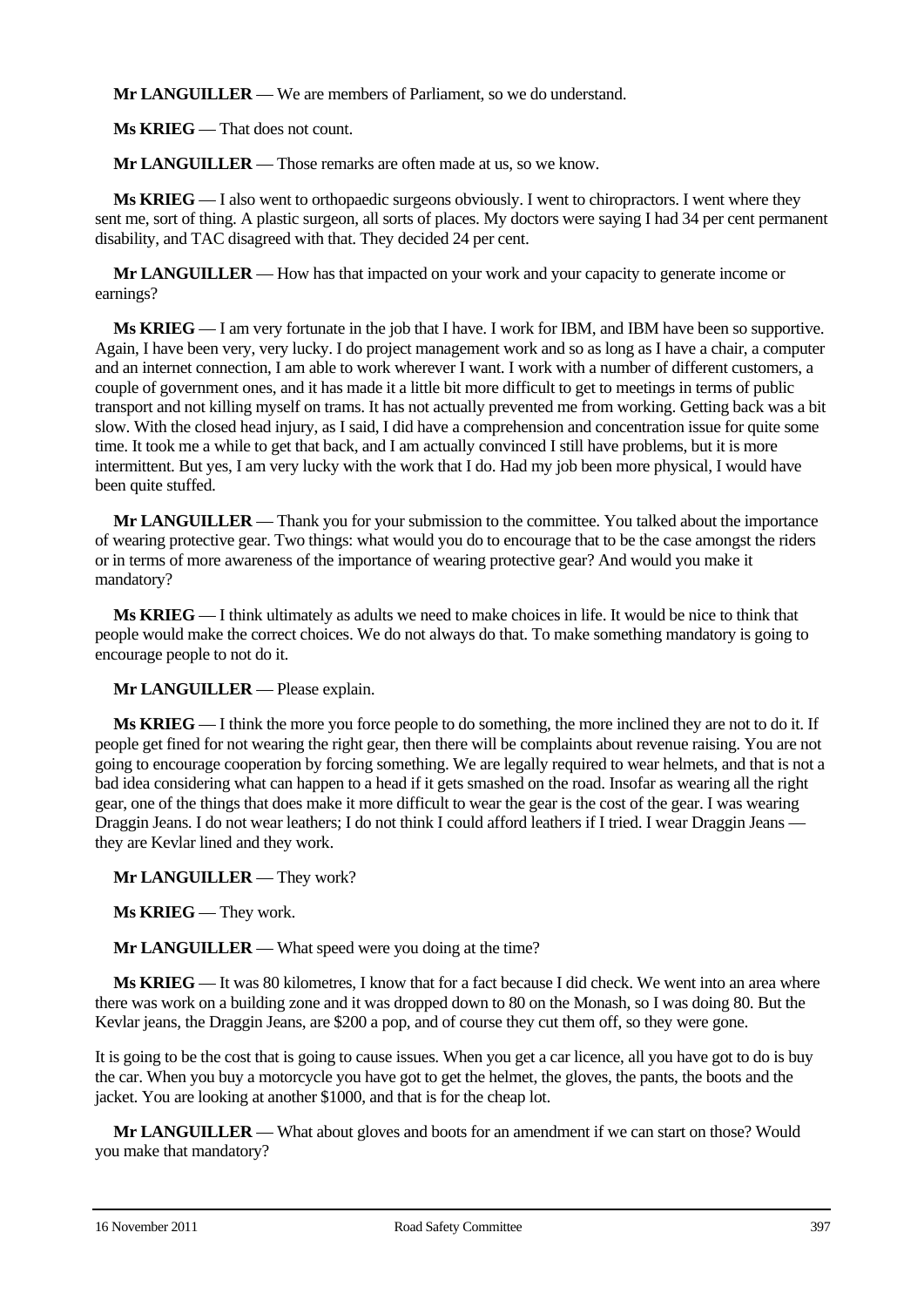**Ms KRIEG** — Again, it is cost. The gloves are not so much because you can get reasonably-costed gloves that are protective, they have the knuckles which protect your knuckles and all that sort of stuff. Boots, again, you are walking into an area where boots can cost you anything up to \$1000 or more. The cost really makes it quite difficult for somebody starting out on a 250 bike — my first 250 was about \$6000 brand-new on the road, that was a Hyosung, and that was reasonably cheap for a bike.

**Mr LANGUILLER** — But if I may put it to you, given what actually happened to you, would it not be worth it?

**Ms KRIEG** — It would be worth it, but then you are disadvantaging people who cannot afford it. In theory people need to wear the gear. I have seen a girl on a scooter wearing the most beautiful yellow patent leather stilettos. What was she thinking? The reality is you are going to disadvantage a lot of people who cannot afford to go out and spend \$200, \$300 or \$400. A cheap helmet was \$199. Thank God I was not wearing that particular helmet when I had my accident, because I do not know that it would have protected me, but I was wearing a helmet. I was wearing a much better helmet.

With riding, as you spend more time on a bike, it is then that you can start putting together good clothes. I have got jackets with armour, I have got my leather jacket still, I have got safety strips that glow in the dark, and that kit has grown. I have only had my licence since 2006 and I had my accident in 2007, but it has taken me a number of years to actually be able to afford to buy all the right gear. I was just lucky that at the time the leather jacket was given to me. It was a proper riding leather jacket and that was given to me, otherwise I could not have afforded it, and I do not know what I would have been wearing.

**Mr LANGUILLER** — One last question from me, if I may. Have you seen the TAC ads on television? I am very cognisant of how much you appreciate the TAC, and so do we, by the way. We think they do a terrific job. Have you seen them? Do you have a view?

**Ms KRIEG** — Yes, I have. There are a couple of them where I have to turn away, I cannot watch, particularly when a bike goes under another car.

#### **Mr LANGUILLER** — Why?

**Ms KRIEG** — Because it is just a bit too close.

**Mr LANGUILLER** — Do you think it sends a message? Or what message does that send to you?

**Ms KRIEG** — The message it sends to me is that you have got to be careful, but what happens with a lot of advertising is that you convince your friends and bore your enemies.

#### **Mr LANGUILLER** — Meaning?

**Ms KRIEG** — Meaning those people who do not care and are not going to care. You need to start brainwashing when they are going through the learners permit, when they are going for the motorbike licence. I went through Honda Australia rider training for both my learners and my licence, and the learners was a three-day event. If they had somebody who had been in a particularly nasty accident to come and show their scars if they were not wearing the gear — and I'll tell you what, if you ever saw a de-gloving injury close-up and the repercussions of a de-gloving injury, surely that would convince you to wear the gear.

**The CHAIR** — What do you mean by the 'repercussions'?

**Ms KRIEG** — The repercussions meaning that you have the scarring, then you have multiple operations for plastic surgery. You are maybe trying to get over broken bones and at the same time you are having to go through multiple surgeries for growing new skin and just the discomfort of having that open wound. If people were made aware, if they could hear somebody tell their story, if there was somebody out there who would be willing to present to them, scars and all, then that might be one way of telling people that, 'Yes, it is your choice, but if you make the wrong choice, this is what could possibly happen'. Or even if a hospital or the patients would be prepared to allow learner drivers to go in and visit them, I think that might be valuable.

**Mr TILLEY** — Thank you for your insight and your experiences. I want to explore a few areas and in particular go a bit further on protective gear. The first thing is: are you back up on the horse?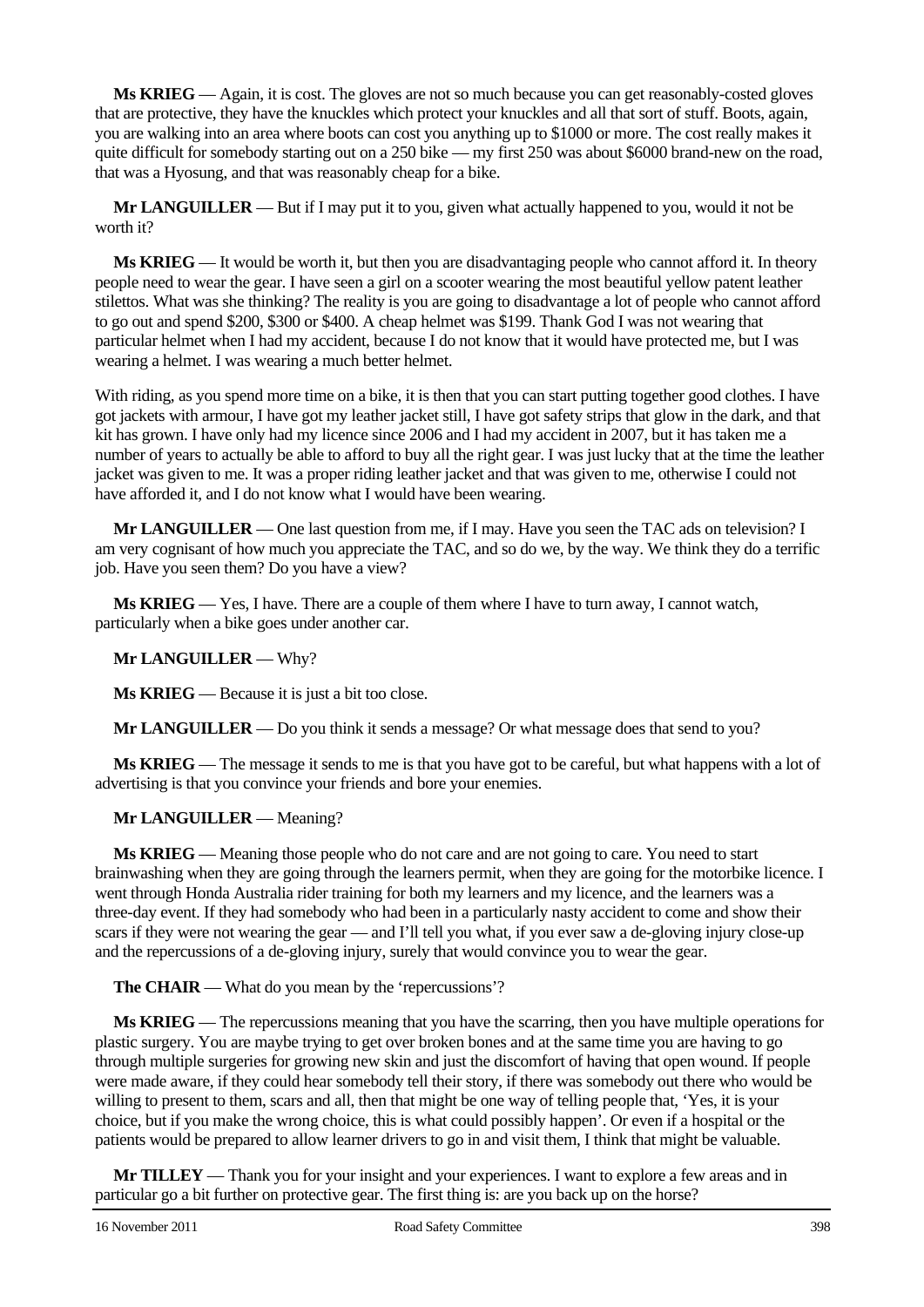## **Ms KRIEG** — Yes.

**Mr TILLEY** — Great. What sort of bike were you riding?

**Ms KRIEG** — In the accident I was on a Hyosung GV250, which is a classic cruiser. I have now got the Hyosung GV650.

**Mr TILLEY** — I see, so you have gone up, that's the way.

**Ms KRIEG** — The insurance money on the bike and then I paid a bit extra.

**Mr TILLEY** — So you are still enjoying it, that is the thing.

**Ms KRIEG** — Yes.

**Mr TILLEY** — No doubt you probably have those black moments from time to time. I know; I share some of those moments. I have ridden in the past and similarly I am on a disability pension from employment from a motorcycle crash myself — a 20 per cent disability — so I understand. It was probably not the same as the experience that you have gone through. My experience was probably different from yours, but I want to discuss things in relation to your choices and what consumer choices you have made. One of the things that came out of what you were saying to us before was about affordability.

Comparatively, the cost of a motorcycle averages anything whether you buy it second hand or new. It might cost anything from a few thousand dollars to several thousand dollars. But I suppose personally, for yourself, you were wearing Draggin Jeans, and we have had evidence from the distributors of Draggin Jeans, we have seen them and often at some of the public hearings we have seen other riders here who are wearing that type of equipment. I want to discuss with you how you came to make your choices apart from the things that you have already discussed about affordability, when you were picking your safety equipment.

**Ms KRIEG** — The first helmet I bought cost me \$199, and that was a cheap job. Like I said, that was all I could afford to buy at the time. From that point of view, the helmet I bought was more in fulfilling a legal responsibility than a safety one. The main choice with the Draggin Jeans was affordability. I cannot afford leathers; leathers are just beyond me. Also, unfortunately, size-wise I have a bit of difficulty finding the size as well.

**Mr TILLEY** — So that is because of the market?

**Ms KRIEG** — Yes the market is fairly limited in terms of sizing, and when you think about it a lot of riders are actually quite large so I do not get that, but anyway the Draggin Jeans had the sizing. I did a bit of research. I had a look on the website and they had a guy being dragged behind a motorcycle on his butt, and I was thinking, 'That is dedication to marketing'. Apart from a warm backside there was no effect on the jeans whatsoever. I can attest to that. I am living proof. When I came off my bike, I skidded at 80 kilometres per hour with no damage to my legs. However, it was definitely at the time an affordability choice. That is the only thing, and the fact that I did the research and they do seem to work.

**Mr TILLEY** — Are you also a driver of a motor vehicle?

**Ms KRIEG** — Yes, I have a choice.

**Mr TILLEY** — Is your motorcycle experience mainly for leisure or commuting?

**Ms KRIEG** — I was initially riding the bike prior to my accident every day to work. I did not have to pay tolls on the freeway, and I could park on the footpath.

**Mr LANGUILLER** — Why not? Why don't you pay tolls?

**Ms KRIEG** — You do not. On EastLink apparently you do, but not on CityLink. Think about it: where are you going to put the e-tag? How are they going to see your registration? The plates are not always at the back; they are sometimes at the side. EastLink has somehow found a way to do it, but CityLink has not. Plus I used to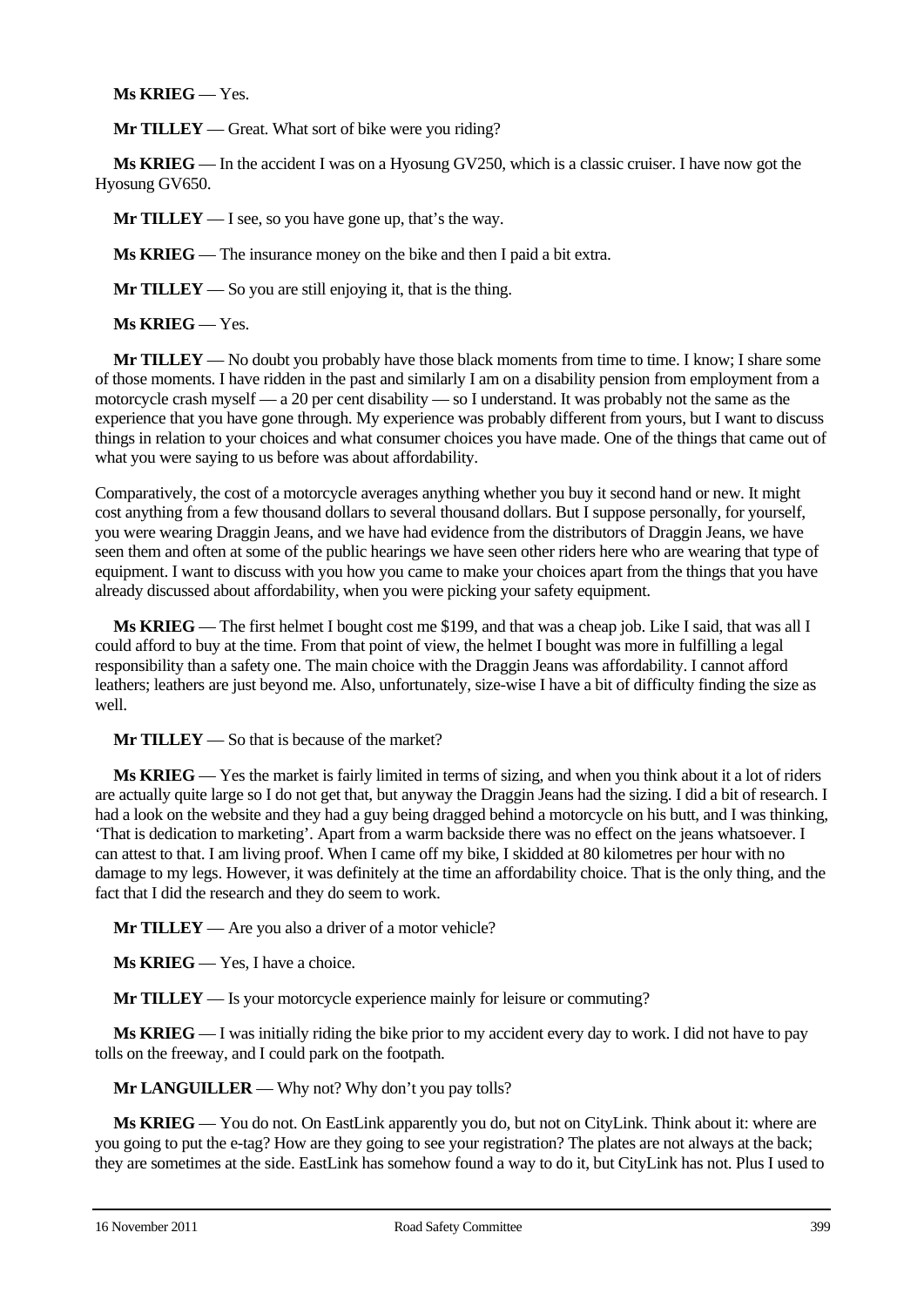lane split on the freeway. When the traffic was at a standstill, I would be continuing. A lot of drivers do not like that, though, and you will actually see them moving into your way so that you cannot get through.

**Mr TILLEY** — In your employment and in your station in life you were reasonably remunerated, the cost of living was there and you were operating a motorcycle and those things, so the bottom line was affordability of your safety equipment. I will just drill down, and it is probably a little difficult, but could you express your view in terms of safety and operating a motorcycle? What price can you put on personal safety when it comes to operating a motorcycle on our highways and the affordability in the market of protective clothing? Do you have a view?

**Ms KRIEG** — I do have a view. Absolutely nothing on this planet is going to prevent a broken bone. If you have an accident on a motorbike, it is very different to having an accident in a car. You will get a ding on your car and need spray painting and body work, but on a motorbike you will come away with some sort of injury. It comes down to this: if you place a mandatory sentence on people that you must have something, you are going to disadvantage people, and at some level people have to make choices. I made the choice to wear the gear; the lady with the beautiful yellow patent leather shoes chose not to. If people really understood what the potential repercussions of their choices are, that might make them think about it more clearly. That message is not only for motorbike users but for scooter users particularly. I think they are far more at risk than riders. It seems just from looking that more riders on motorcycles wear gear than people on scooters, and that message needs to get through to scooter riders. You do see idiots on motorbikes as well — shorts, thongs, T-shirts. It scares me.

**Mr TILLEY** — That is the case for all user groups, whether they be on motorcycles or scooters or in motor vehicles. I enjoy watching people driving and operating motor vehicles, and probably less than 5 per cent of people operating a motor vehicle actually conduct the head check part of 'mirror, signal, head check', unless it becomes muscle memory. I certainly do it. As a police officer it is drilled into you; you do not get a licence otherwise.

**Ms KRIEG** — I guarantee you that the gentleman who hit me does head checks now.

**Mr TILLEY** — I am drilling down, and they may be somewhat difficult questions, but I will make a statement and you could help by responding to it. A licence, whether it be a motor vehicle licence or a motorcycle endorsement, is a privilege and not a right.

## **Ms KRIEG** — Absolutely.

**Mr TILLEY** — One of the things you said earlier was that there are those people who do not care too much about their own personal safety, let alone anybody else on the road. Do you see that as an issue for Victoria?

**Ms KRIEG** — I see it as an issue in all modes of transport, whether it be motorcycles, cars or trucks. Truck drivers at red lights creep up and get ready to take off without really knowing what will happen in front of them. You see car drivers changing lanes on the freeways, and it is scary stuff. Motorcycle riders weave in and out. Unfortunately there are idiots in all groups, and all you can do is catch them at the beginning and, as you said, teach them the muscle memory so that drivers know to head check. Show motorcycle riders what can happen. Do not hold back; show it in all its glory.

At the same time, unfortunately, it needs to involve choice. I do not think you can mandate things. We mandate seatbelts and helmets, but I think going beyond that with motorcycle gear will disadvantage people, and I will keep saying that. I am a single parent of an intellectually impaired man,. Even though I am lucky enough to have a car and a motorcycle, it was my choice to do that. I am still very aware of disadvantaging people and removing choices from people. I do not think you can do that carte blanche. You really need to think before those kinds of decisions are made, because people will fight it and then you will see more stupidity if anything, rather than less. That is unfortunately the nature of people, who tend to be a little stupid sometimes.

**Mr TILLEY** — I am never surprised by human nature. Thank you for being frank about this. I will move on and talk about the separate issue of your personal experience of dealing with the Transport Accident Commission. From your best recollection of the time of your first point of contact with the TAC, how was that?

**Ms KRIEG** — They have always been very open. I guess my biggest criticism of the TAC is that they are constantly changing case managers. I do not even know who my case manager is now, and somebody suggested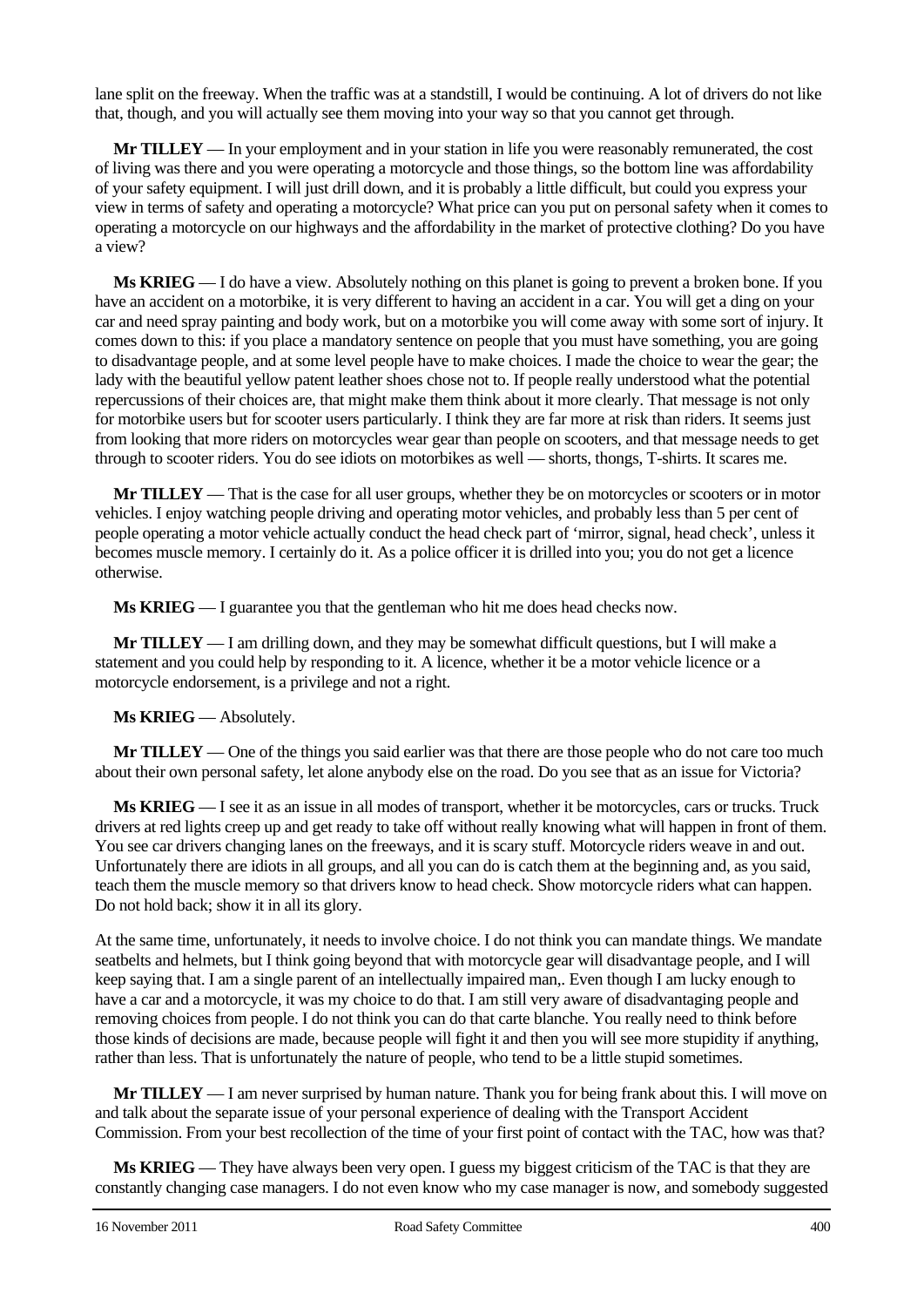that the reason they do that is so that the case managers do not become personally involved with their cases and therefore perhaps make decisions based on friendship rather than procedure and process. From the beginning they were very helpful. They offered to help me get a new car because I was driving a manual and I have now been restricted to an automatic licence because it was my left leg that was crushed, so they helped me to buy a car. They offered, otherwise I would not have asked. As I have said, I had home help and have had regular assessments by occupational therapists.

I am down at the scratchy end at the minute. I have now been a client since 2007, and they are now saying that they are going to cut me off at the end of the year because they are not seeing any long-term benefits. They are saying that what they do is rehabilitate not maintain, which I think is wrong. They have agreed that I have a permanent disability. I will have problems and pain for the rest of my life, and the physio helps. I am in review at the moment with them to say, 'No, I still need help'. They have made that decision without talking to my service providers, because they had some difficulty contacting them. From 2007 until now they have been more than helpful, and I really should not complain, but I will.

**Mr TILLEY** — We need to know what your experience has been, which is why I am asking.

**Ms KRIEG** — Almost all the requests I have sent to them I have got. I had things to help with keeping the leg in place. There are special shorts with one leg that includes a foot in it. They are 500 bucks a pair, and they gave me two pairs — they were bizarre things. All the equipment I have ever needed in the house wheelchairs, the people, the services — were always there. It was always assessed and, you know, 'Let us keep an eye on it. Do you still need it? No? Okay, we will take that away', and that was reasonable. So no, I have got no complaints whatsoever about the way they handled my case.

**Mr TILLEY** — It would only be a guess, but what sort of money do you think has been expended in your particular circumstances?

**Ms KRIEG** — Not including lawsuits? Good heavens! I have had four operations on my knee, two operations on my ankle, hospitalisation for a week, rehab for five weeks. Surely we are up to \$30 000, \$40 000 or \$50 000 at this stage just for the first five weeks, or first six months.

**Mr LANGUILLER** — Two-and-a-half thousand dollars a bed per night.

**Ms KRIEG** — Yes, just in the first six months with all of the operations and the hospitalisations. The knee surgeries were mainly day surgeries, so they did not involve overnight stays. Then you have got your outpatient appointments with monthly outpatient appointments with the trauma department, X-rays — easily a hundred grand; over a four-year period, easy.

**Mr TILLEY** — And the sorts of works that they have to do on your home so that you can find a reasonable lifestyle — getting your mobility. You mentioned they put some ramps or something into your home.

**Ms KRIEG** — I have put a ramp in the house that I am in now. I do have difficulties with stairs, because both of my knees are pretty much cactus. I have had handrails put in and equipment to help me get in and out of a bath. I had to somehow clean myself without getting the leg wet because it was in plaster and all that sort of fun and games. Personal outlay? I do not know. Not nearly \$100 000, that is for sure. I rely very heavily on the TAC, and they always came to the party — always.

**Mr TILLEY** — So you have contributed out of your own pocket as well?

**Ms KRIEG** — Marginally. I bought half the car obviously, and the ramp at home; my outlay has not been significant. Walking sticks, because I like pretty walking sticks. I figure if I am going to use one, it is going to be pretty. Massage has been fairly important, because I have been limping for four years. It has affected other parts of my body.

On Monday I had to have a steroid injection in my right hip, because when you are walking in an abnormal way other parts of the body are going to be affected. TAC do not get that. That is one of the fights that I am having with them at the minute. Fortunately I had it done at the Ballarat base hospital and they bulk-bill, thank God! The hip has been in a lot of pain. It has affected my quality of life certainly in being able to get out and do things.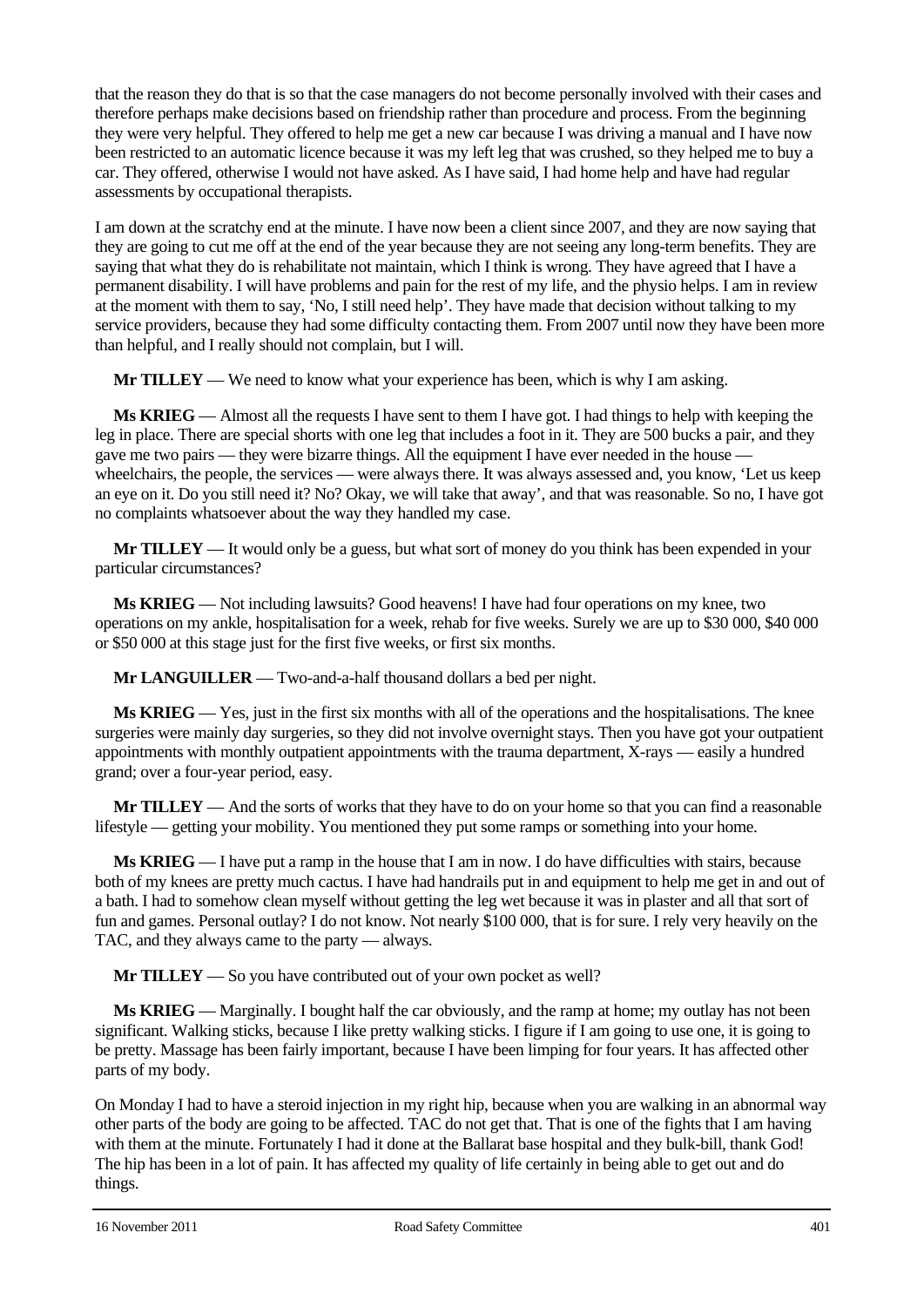Even riding the bike actually hurts, to be honest. I have just had to modify the way I do things. Everything housework, shopping, driving, where I park, how I park. If I am going somewhere where I have got to park the bike on a hill, I will not take it because I cannot guarantee my knees are going to support me to get off the bike if the bike is at an angle. I have got to think about everything before I do it, which is perhaps not such a bad thing.

**Mr TILLEY** — Thank you, Elizabeth. You certainly sound motivated to want to get back on top of your game.

**Ms KRIEG** — I will not let anything frighten me. I cannot afford to let anything frighten me or beat, and that just comes from being a single parent.

**Mr TILLEY** — I certainly wish you well in everything and getting back on top of it again.

**Ms KRIEG** — Thank you. I will.

**Mr ELSBURY** — Thank you very much for your contribution to this inquiry. Going back again unfortunately to safety equipment, considering there is no Australian standard and no rating system of protective equipment, you have already said that you bought Draggin Jeans because they were cost-effective. The jacket was cost effective and the helmet was cost effective. Do you think any sort of a rating system of protection would assist in people thinking, 'Okay, I have a jacket here that is \$250 and it has got a 1-star rating, but then there is this other jacket that looks the same but is \$370 and has got a 4-star rating'? Do you think that would be something that would assist a rider in looking at it and weighing up their options a bit better than just looking at the jacket and going completely off guesswork?

**Ms KRIEG** — Let me go back a little bit. When I got my learners permit for my motorbike I had never been on a bike in my life. I had actually never even thought to ride a motorbike. I knew nothing about the motorbike world, and I still do not know a great deal about the motorbike world. If equipment had some sort of rating information on it that told me what it was capable of doing, that would help me make my choices, because I do not know. A lot of people will ride a motorbike or a scooter because it is cost-effective, particularly if you go under 500cc when your rego is cheaper. To fill it up, I got a bit of a shock. It cost me \$12 to fill up the bike the other day, and that was a bit of a rude shock. That is how expensive petrol is getting. All of those things you take into account when you think about riding a motorbike, but if the gear had ratings on it, that would be very valuable. It would help someone like me. I have only been riding since 2006, and in those years really I have only been on the bike for three because I have been out of commission the other two.

**Mr ELSBURY** — In relation to your accident you said that you were in the right-hand lane of a three-lane road. What part of that right-hand lane were you riding in?

**Ms KRIEG** — One of the wheel ruts.

**Mr ELSBURY** — A left-hand or right-hand wheel rut?

**Ms KRIEG** — It would have been the right-hand wheel rut.

**Mr ELSBURY** — So the right?

**Ms KRIEG** — Yes.

**Mr ELSBURY** — A bit like myself. Okay, I have got you. What specific outcomes would you like to see from this committee's inquiry.

**Ms KRIEG** — That is a good question. What outcomes? A greater understanding of motorcycle riders, and greater education for drivers and motorcycle riders. I think there are faults on both sides of the fence. When things go wrong you cannot always blame one group. It is a two-way street. There are foolish people in every category.

Again, I do not know a great deal about the motorcycle world, but from what I hear about from people talking, more sensible safety issues for motorcycles. The roadside barriers with the wires, I understand, are very dangerous for motorcycle riders. If you come off, you can slide on it and lose your head.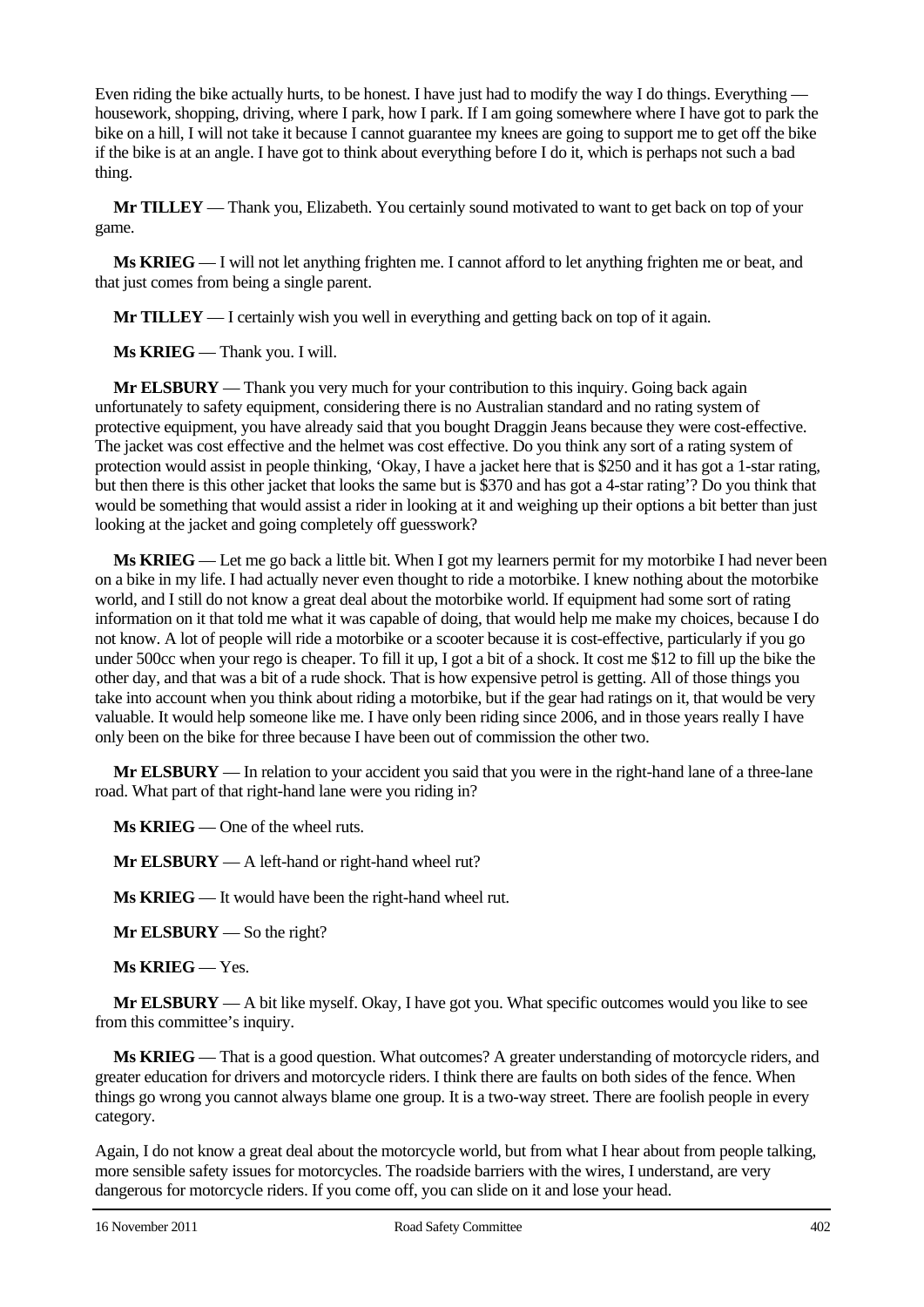**The CHAIR** — From the wire or from the post?

**Ms KRIEG** — From the wires.

**The CHAIR** — Are you aware of any examples, so to speak?

**Ms KRIEG** — No. Again, this is not a thing I know a great deal about. This is just things I hear people talking about.

**The CHAIR** — Understood. I just add that there is an academic view that there are very few examples in the nation where that has actually happened.

**Mr ELSBURY** — I was going to explore where that was heard.

**Ms KRIEG** — Again, just talking amongst — —

**Mr ELSBURY** — Colloquially.

**Ms KRIEG** — Not any evidence that I have heard. Again, because I am a very inexperienced rider I can only go by what I hear other riders talking about. I think awareness is probably the biggest thing, and TAC does try with its advertising campaigns to make people aware of motorbikes. They have had the Look Bike awareness campaign. At the time that I wrote my article they actually had a campaign about wearing the gear. They actually showed the gloving injuries. You do have to make people aware. As I pointed out earlier, unfortunately quite often campaigns fall short and end up convincing your friends and boring your enemies.

It goes back to the very beginning. I think it needs to be included in rider and driver training — awareness of each other. I was going from the airport to the city in France, and it was wall-to-wall cars, as most freeways are all over the world. There were motorcycle riders and scooter riders lane splitting and tooting cars, and the cars would move out of the way. That would not happen in Australia. There is no respect for motorcycle riders at all. If anything, they will move into your way.

**Mr ELSBURY** — I would argue there is no respect for other drivers technically.

**Ms KRIEG** — There is no respect for anyone. Okay, I take your point. I have seen cars actually move into the way of a motorcycle rider who is lane splitting. Strictly speaking, lane splitting is not illegal. I understand and I could be wrong — that if the traffic is at a standstill and the rider is slipping between lanes and indicating, it is not illegal. There are no laws on the books that say that is illegal; I am fairly certain that is the case. The issue with motorcycle riders lane splitting is when they are moving between lanes without indicating, and that is when they are sort of zipping in and out, which is dangerous in moving traffic. It is almost foolhardy to do that in a lot of cases.

I think if you can get to drivers and riders in the learning space and try to teach respect, or at least try to teach an understanding that it is not a competition. We are all trying to survive in one piece. It was a real eye-opener when I saw those drivers moving for the bikes. Respect for two-wheelers, oh my God! I do not know what it is. Surely there are enough motorcycle riders and two-wheel riders on the roads for drivers to be aware that they are around, but that just does not seem to be the case in Australia. In most other countries there are a lot of riders and the cars seem to know they are there and take note that they are there. Drivers do not do that in Australia, and I do not know why.

**Mr ELSBURY** — You said that when you took up your licence you went on a three-day course. I did not. I did a non-mandatory half-day course and then I did the licence course. With a full 6 hours in the saddle, suddenly I have a bit of plastic that says I can ride in amongst the traffic doing 110 kilometres an hour when I was going at the cracking pace of about 30 kilometres out on the test track. What kind of minimum training do you think a rider should have? You also mentioned that drivers also need to be made aware of motorcyclists. Can you think of any sort of education that could be provided to drivers, whether that be current licence-holders or even people going through the training regime now?

**Ms KRIEG** — My course was actually a two-day course; it was a weekend course on a Saturday and Sunday. In my circumstances I could not have done it in less than two days. I think it was excellent. I failed the first time because I stalled the bike. But I had never been on a bike before; I could not have done it in half a day.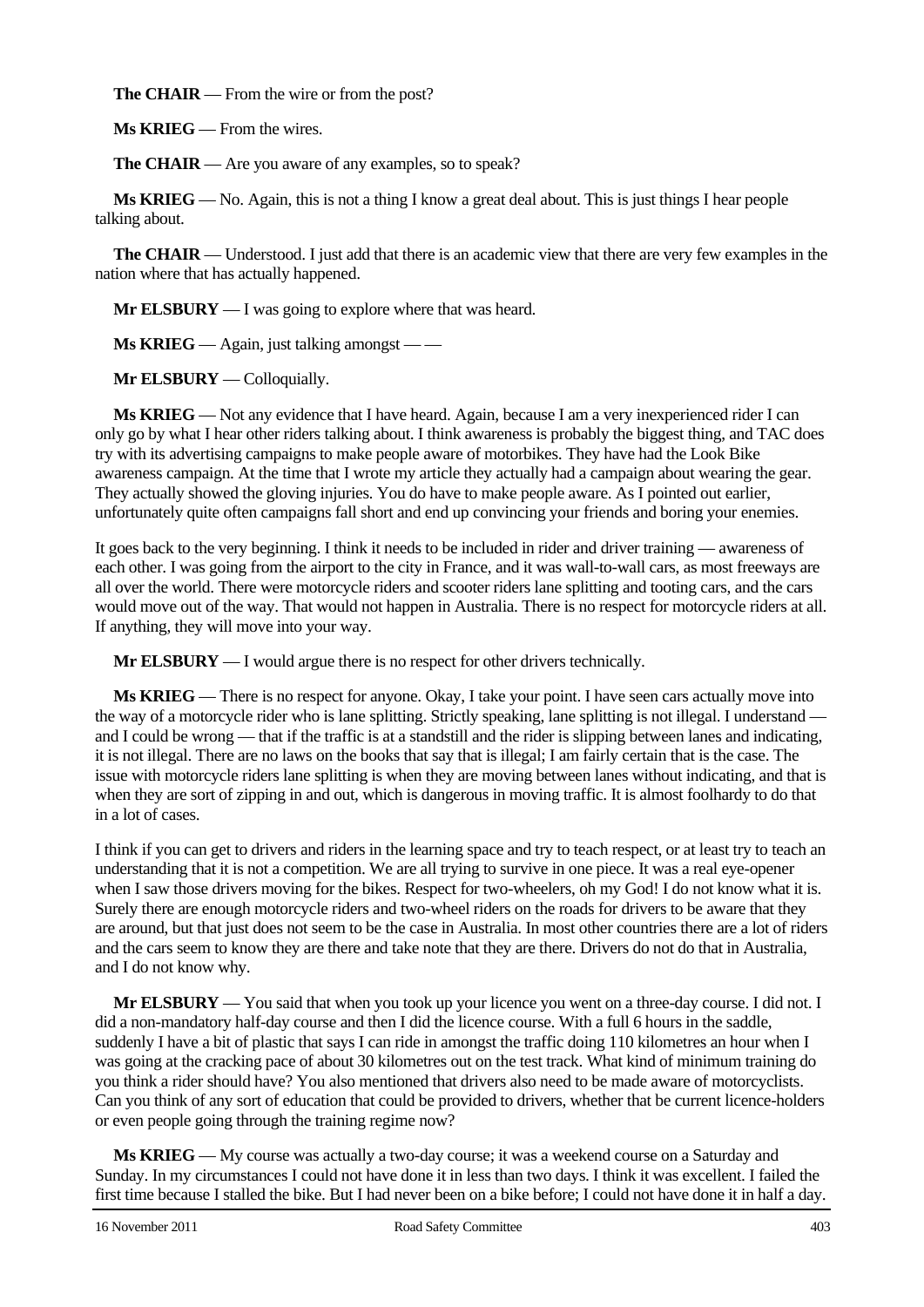It took me six months to understand why riders love cornering. I must have been the only rider on the planet who hated going around corners. I did not get it until I did the Great Ocean Road, and then I got it. Again, if you are making things mandatory, I think you are going to walk into a bit of a difficult area. I think a minimum two-day course should be encouraged for learner riders on a bike.

But then again you have a lot of people who have been riding on farms and doing bush bashing, and who have been riding since they were 6 or 10 years, or whatever. To insist that they do a two-day course might be a little bit unreasonable because they already have the basics down, but they need to understand the road rules; and they need to understand how to translate driving in and out of trees into driving in and out of traffic. So they need to understand that transition. But I do not know that it is reasonable to expect them to do a two-day course. I guess it has to be something that is looked at on its merits, from case to case, which would be fairly difficult to administer.

In regard to cars, I think an aspect of it should be introduced into learner drivers training, not just for motorbikes, but, as much as I hate them, push bikes as well. Everyone loves to hate push bikes. If you know it is there, if you expect it, you need to expect it to come out at you. One of the things I was told by an ex-police officer when I first got my licence as a motorcycle rider was, 'The only thing you need to understand as a motorcycle rider is that everything on the road wants to kill you, including the road'. That has been very true for me. If I had been aware of even half of what I am aware of now, I think it would helped and perhaps I could have avoided my less-than-brilliant moments. Aspects of this stuff need to be introduced into the training manuals. You cannot simply rely on common sense, because it does not apply.

**Mr LANGUILLER** — I am cognisant of time, but if I may quickly go through a few questions. Do you belong to a club.

**Ms KRIEG** — Yes, the Ulysses Club.

**Mr LANGUILLER** — Why do you belong to that club?

**Ms KRIEG** — It is more of a social thing, but I have also come to respect a lot of the information I am able to get from more experienced riders.

**Mr LANGUILLER** — If you were to name three benefits, if you like, from belonging to a club, which ones would they be?

**Ms KRIEG** — They would be the social aspect, definitely the benefits from learning from more experienced riders about how to handle a bike on the road, and the physical going out on rides with the group, which I have not done recently but I have gone out with Ulysses groups. Going out on rides builds up your experience on the road. You have a ride leader and you have a tail-end Charlie, and they make sure that everyone stays safe, so you are riding in a controlled environment. For a learner rider, which I was at the time I did the rides, it was very good experience.

**Mr LANGUILLER** — In summary, do you think you got good tips from the club?

**Ms KRIEG** — Yes, absolutely.

**The CHAIR** — You mentioned earlier that you had no background experience of riding. Why did you decide to ride? What were the motivators or motivating factors for that?

**Mr LANGUILLER** — You can tell the truth.

**Ms KRIEG** — I will. Girls never do anything alone; they always have to do things together. I had a friend who wanted to get her licence. She said, 'Wouldn't it be a good idea?'. I said, 'I don't know, would it? Okay, I'll try it'. I was up for it, and as it turns out it is something I have enjoyed very much.

**The CHAIR** — The issue, just to clarify for my understanding, of lane splitting and filtering, do you have a view on those items?

**Ms KRIEG** — Lane splitting and — —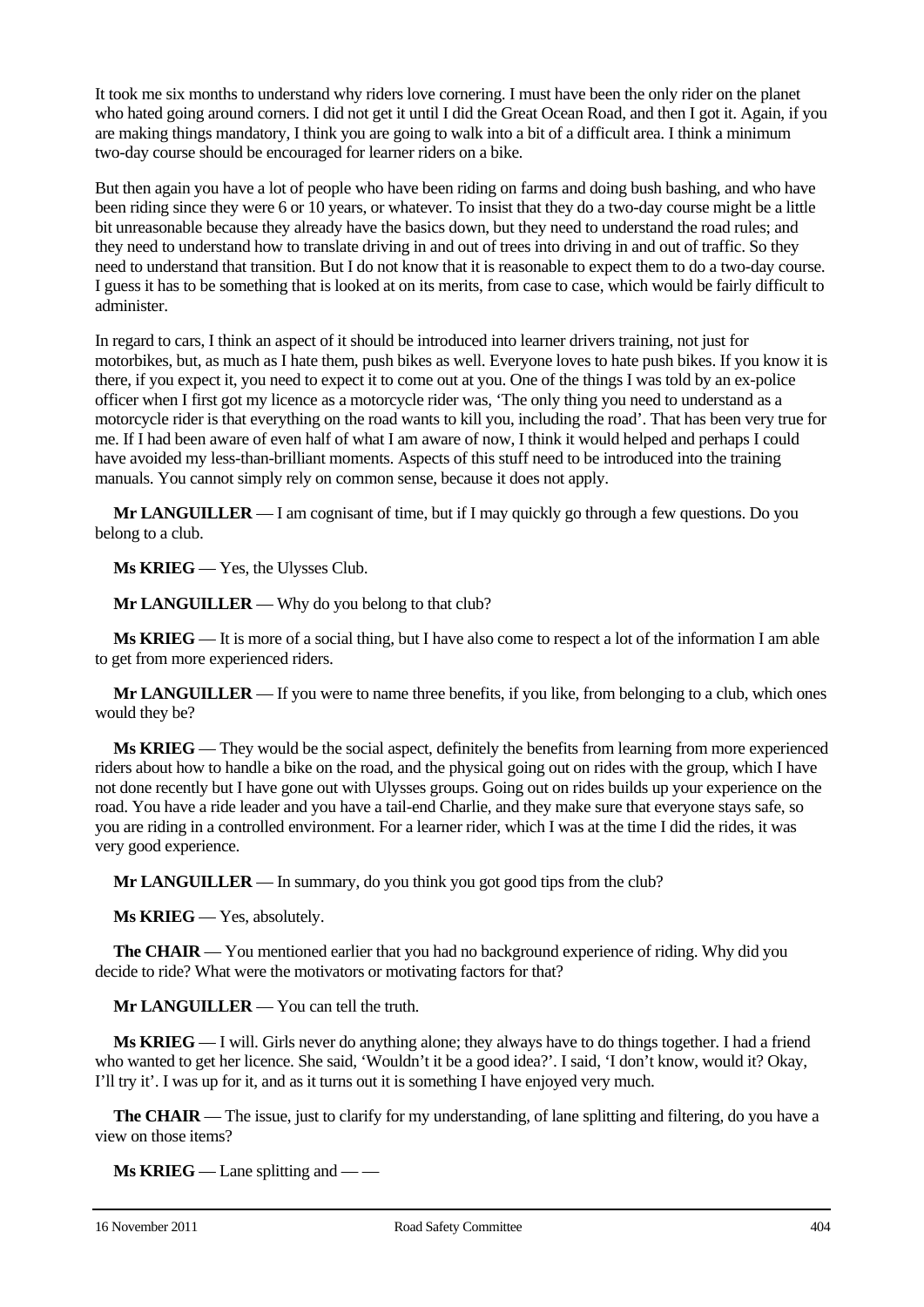**The CHAIR** — Lane splitting and filtering.

**Ms KRIEG** — What is filtering?

**The CHAIR** — Filtering is where you make your way between traffic that is basically still at lights.

**Ms KRIEG** — And going up to the front?

**The CHAIR** — Going up to the front. Lane splitting might be doing that in moving traffic.

**Ms KRIEG** — Lane splitting is an extraordinarily dangerous pastime on a freeway.

**The CHAIR** — That was not what you were doing at the time of your accident, was it?

**Ms KRIEG** — No, I was actually sitting in the lane and properly going along with the traffic.

**The CHAIR** — In relation to that accident, too, I understood that you said you were lucky in terms of your positioning. If the car had been moving at you from your left, was there not a risk of you hitting the barrier in the middle of the highway?

**Ms KRIEG** — No. Where the accident actually happened there was a very wide space between the side of the road and the barrier. Again, if it was going to happen, it happened in a very good way. I have done lane splitting. I think most riders at some point have done it. It is a very dangerous game to play. In terms of going up to the front of the line — —

**Mr LANGUILLER** — Is that always the case, or would you say that if you did about 20 kilometres an hour on the Nepean Highway in peak hour — —

**Ms KRIEG** — I have never lane split at speed, ever. If ever I have lane split, it has always been below 20 kilometres an hour and that is because either the traffic is going that slow or it is at a stop. But I have never lane split at speed. I have never weaved in and out of traffic when the traffic is going at 60, 65 or 70 kilometres and hour. I would never even think to do that. Filtering, did you call it?

**The CHAIR** — Yes.

**Ms KRIEG** — I have done that as well. I had a second minor accident because I did that; I do not do that any more. I placed myself in front of a truck and the truck did not see me. So when he crept forward, my bike got wedged under the front of the Mack truck. The bike landed on my bad leg and snapped my kneecap in half. That really hurt.

**The CHAIR** — Was that another accident?

**Ms KRIEG** — Yes. That one hurt. That was a Dandenong Hospital one.

**The CHAIR** — I was curious as to why you thought it should be burnt down.

**Ms KRIEG** — Yes, it was just appalling. They were just horrible.

**The CHAIR** — Was that view complicated by the pain you were experiencing, or was there something in the medical department to upset you?

**Ms KRIEG** — No, it was just the way the whole thing was handled. I was in the emergency department overnight, in fairly difficult circumstances that do not bear discussing here, that made things a lot worse. I had surgery on my knee and the nursing staff at the hospital expected me to leave the same day. I am thinking no. I also had bruised ribs, which they did not take into account. No, they were just horrible. I went back for one check-up with them and was sent for a second one, waited for 2 hours, then left. I then made an appointment at the Alfred hospital to be reviewed there.

**The CHAIR** — In relation to your first accident, you noted that you were not aware of what the other driver was charged with, for reasons of privacy.